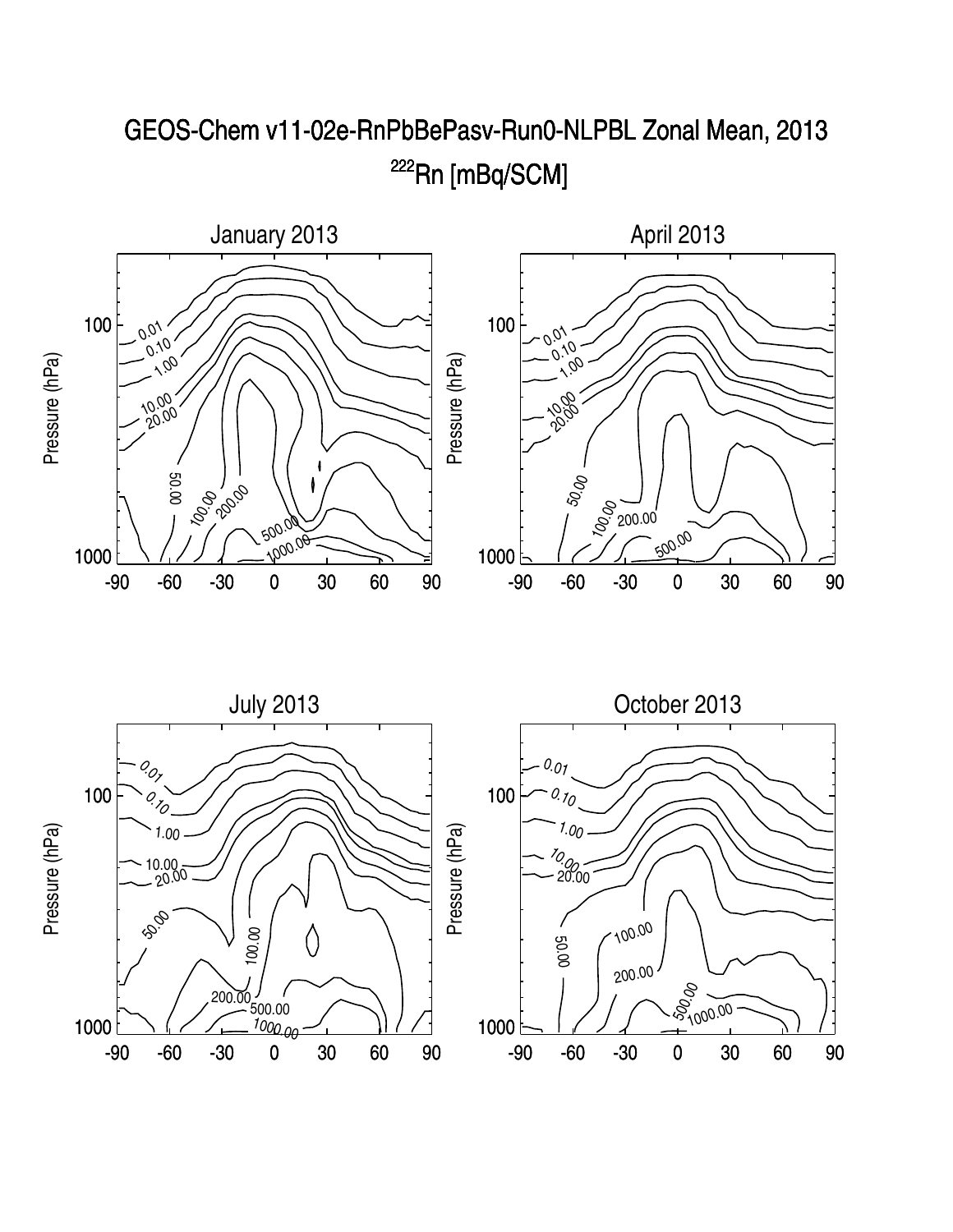

GEOS-Chem v11-02e-RnPbBePasv-Run0-NLPBL Zonal Mean, 2013 <sup>210</sup>Pb [mBq/SCM]